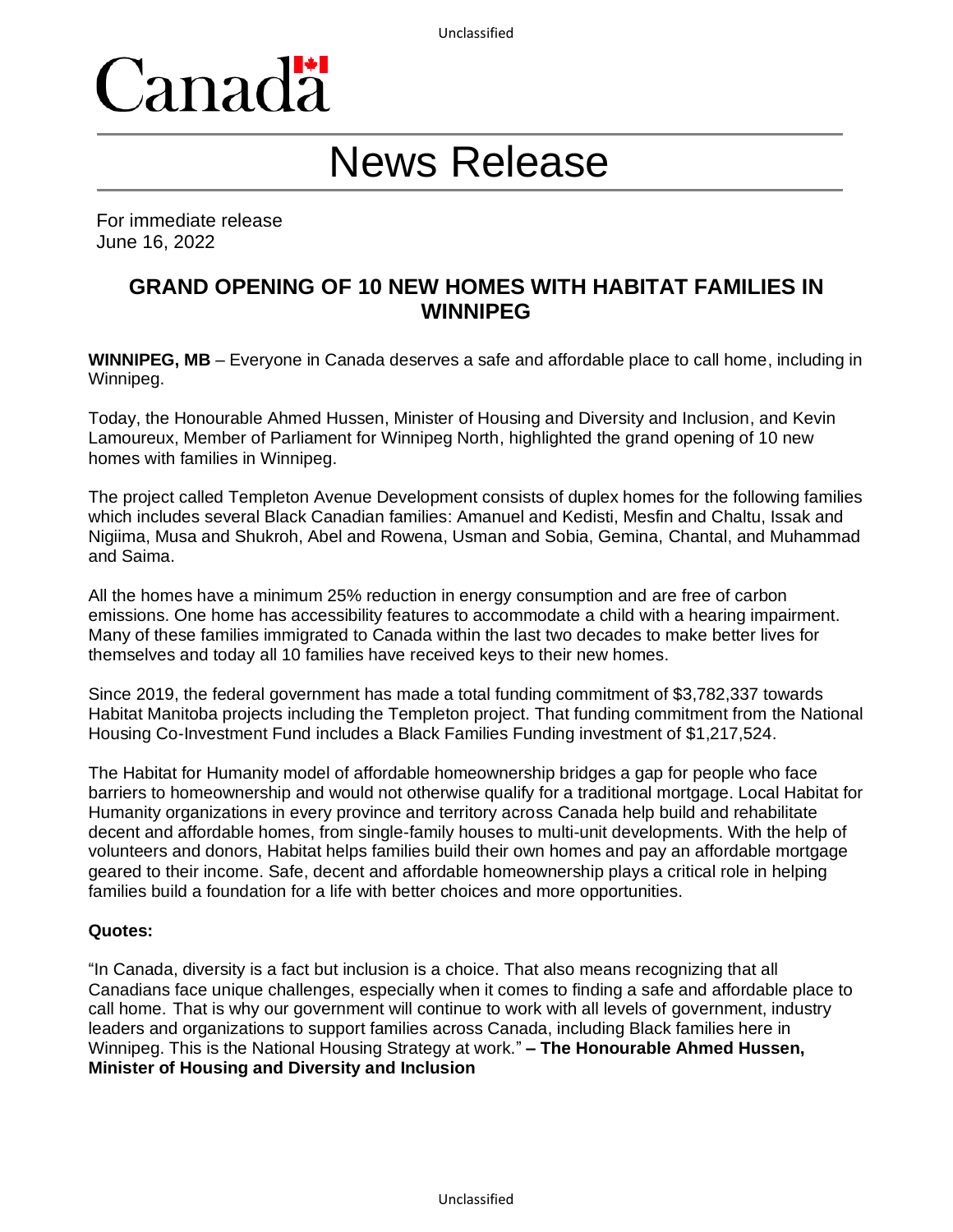"Our government has dedicated itself to building a new generation of affordable homes for Canadian who need them the most. Today's announcement marks the opening of 10 new homes for these wonderful parents who have all fought hard to provide better lives for themselves and their children. This is what housing is truly about! It's about providing a safe and affordable home for those in need across the country and I'm glad all these families finally have a place to call their very own." **– Kevin Lamoureux, Member of Parliament for Winnipeg North** 

"Habitat for Humanity Manitoba is extremely pleased to celebrate and welcome these Habitat families into their new homes. We are grateful for the continued funding and support from CMHC. The federal funding along with our dedicated group of sponsors, donors and volunteers continue to make the dream of homeownership a reality for families in Manitoba." **– Sandy Hopkins, CEO, Habitat for Humanity Manitoba**

"Habitat for Humanity Canada believes everyone should have a decent and affordable place to call home. With the support of CMHC through its National Housing Co-Investment Fund and Black Family Funding, we will be able to continue our work ensuring everyone has more equitable access to affordable homeownership – and serve even more families, including Black families who are more likely to experience racial barriers to housing." **– Julia Deans, President and CEO, Habitat for Humanity Canada**

#### **Quick facts:**

- With a budget of \$13.2 billion, the NHCF gives priority to projects that help people who need it most, including women and children fleeing family violence, seniors, Indigenous Peoples, people with disabilities, those with mental health, or addiction issues, veterans and young adults.
- Budget 2022 proposes to advance \$2.9 billion in funding, on a cash basis, under the National Housing Co-Investment Fund, so that all remaining funds from this program will be spent by 2025-26, accelerating the creation of up to 4,300 new units and the repair of up to 17,800 units for Canadians who need them most.
- Through the NHCF, the Government of Canada will work with partners to build up to 60,000 new affordable homes and repair up to 240,000 existing affordable and community homes.
- Under the NHCF, investments are also planned to create or repair at least 4,000 shelter spaces for victims of family violence, as well as create at least 7,000 new affordable housing units for seniors and 2,400 new affordable housing units for people with developmental disabilities.
- Canada's National Housing Strategy (NHS) is a 10-year, \$72+ billion plan that will give more Canadians a place to call home.

## **Related links:**

- As Canada's authority on housing, CMHC contributes to the stability of the housing market and financial system, provides support for Canadians in housing need, and offers unbiased housing research and advice to all levels of Canadian government, consumers and the housing industry. CMHC's aim is that by 2030, everyone in Canada has a home they can afford and that meets their needs. For more information, please visit [cmhc.ca](https://www.cmhc-schl.gc.ca/en) or follow us on [Twitter,](http://www.twitter.com/CMHC_ca) [Instagram,](https://www.instagram.com/cmhc_schl/) [YouTube,](https://www.youtube.com/user/CMHCca) [LinkedIn](https://www.linkedin.com/company/canada-mortgage-and-housing-corporation) and [Facebook.](https://www.facebook.com/schl.cmhc)
- To find out more about the National Housing Strategy, please visit [www.placetocallhome.ca.](http://www.placetocallhome.ca/)